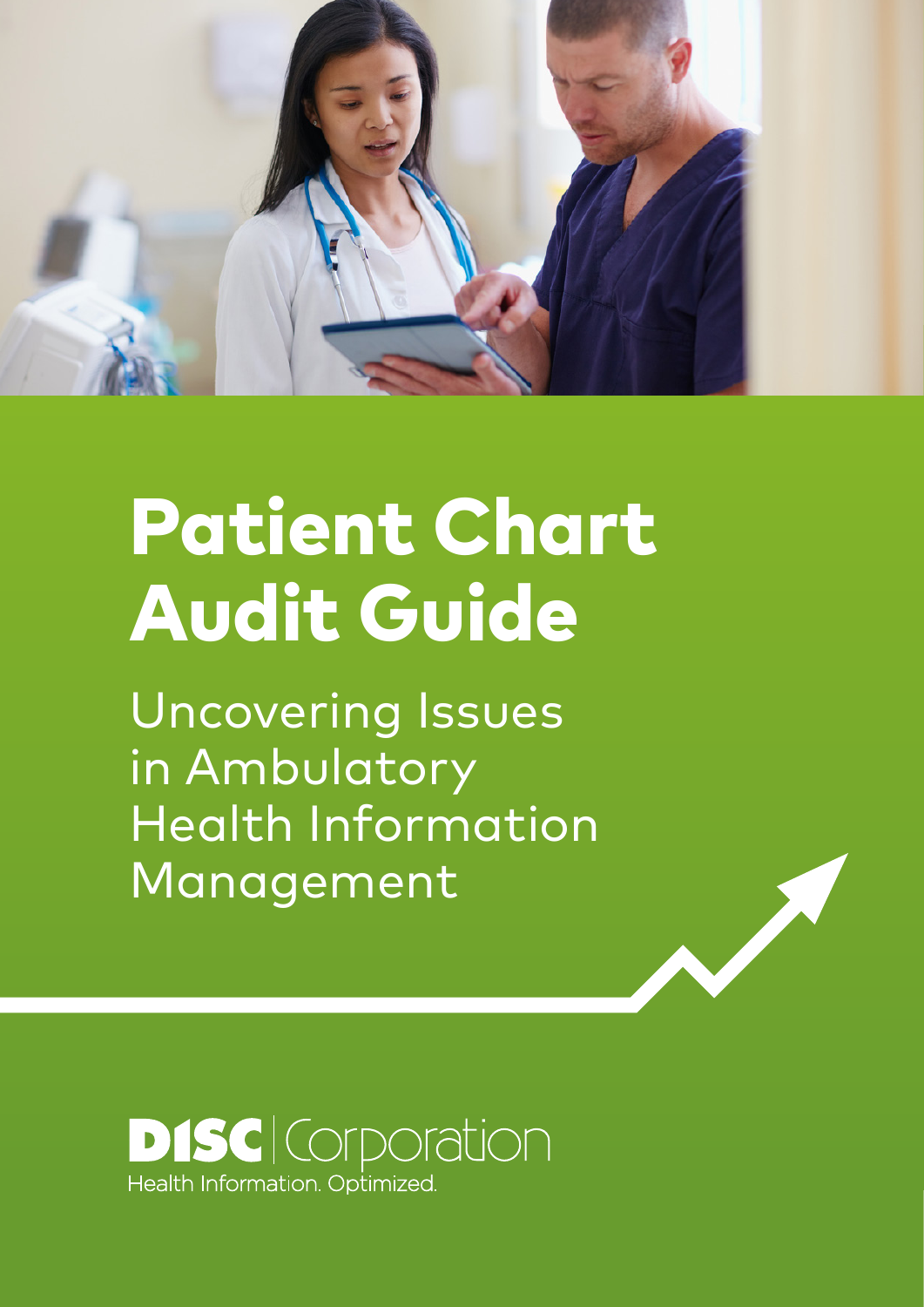# INTRODUCTION

# Why You're Here

**Congratulations on taking the first step towards a better chart. As the old adage goes, the first step in optimizing your HIM processes is admitting you have a problem…. or something like that. But how do you know if you have a problem? It's hard to admit to issues if you're not sure they exist in the first place. This guide helps you do just that. This guide explores 5 chart management workflow processes where problems often occur:**

- 1. Daily Chart Indexing and Filing
- 2. Open Orders
- 3. Duplicate Documents
- 4.Paper Workflows
- 5. Legacy Information

# What's In This Guide

**As you work through the guide, we'll provide you questions to ask your staff and simple audits you can perform to uncover issues you may not be aware of. If you have a specific process you'd like to focus on, click on one of the links above and jump right to the corresponding section. When it's all said and done, you'll be ready for the road to recovery!**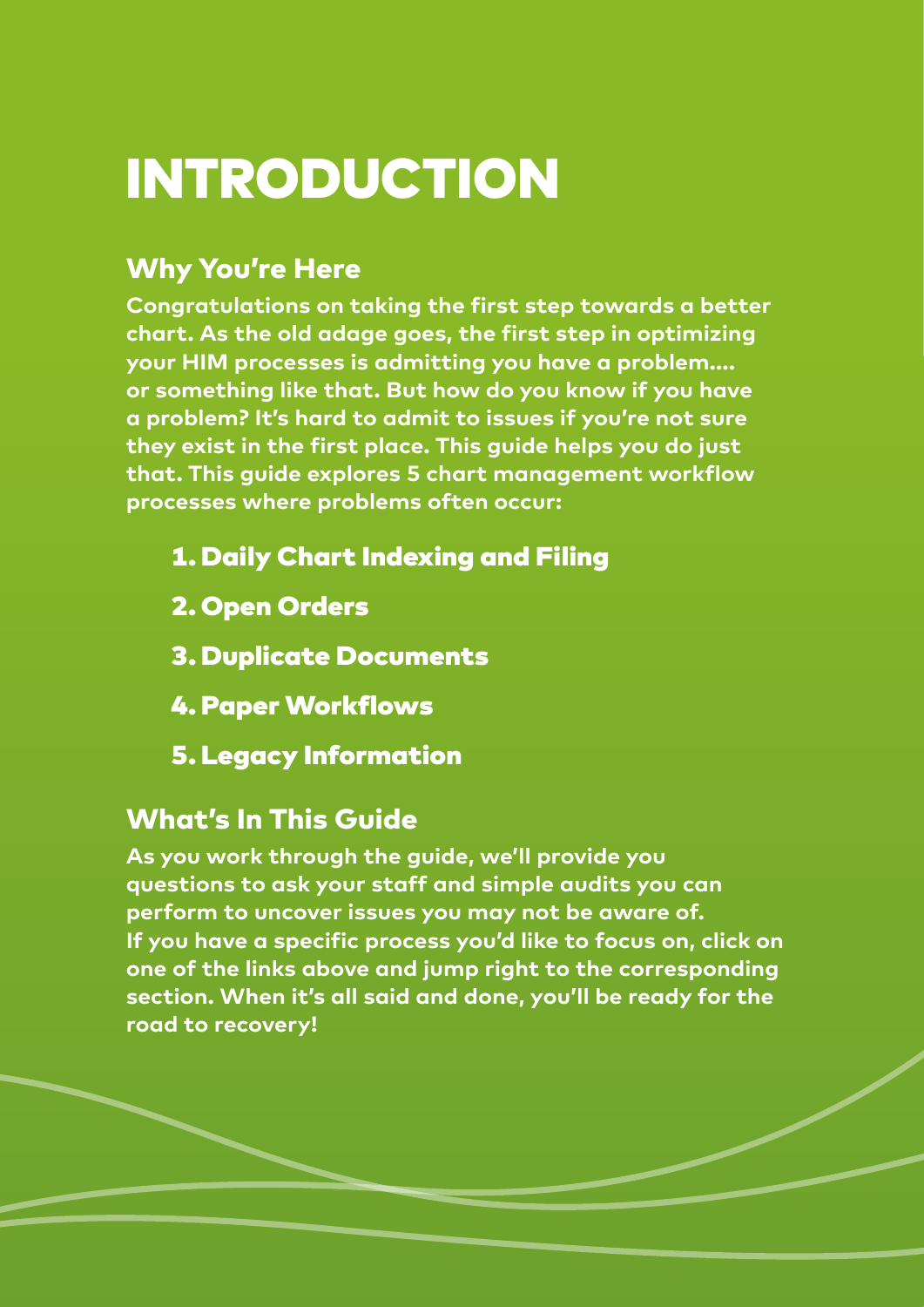

#### Problems You'll Encounter

The most common issue plaguing daily chart indexing and filing is document misfiles. Whether these documents are filed to an incorrect patient, document type, or sent to the wrong provider, accuracy is usually the culprit. Inconsistent filing procedures between staff or clinics can also cause problems. Beyond that, the time it takes from document receipt to accessibility in the EHR in another major pain point worth investigating. Listen to feedback from your providers. We all know if things are getting misfiled or worse, not filed at all, your providers will be there to let you know about it.

# Why These Problems Occur

Each day your physicians and clinics generate and receive large volumes of paper and electronic information that must get filed into your EHR. Documents are typically filed by patient, document type, date of service, and potentially tasked to a provider for review, all using what is called handkeying or inputting the information manually using people. Unfortunately, it's a fact that hand-keying is typically less than 99% accurate, leading to problems with at least 1% or more of your documents.



# AUDITING YOUR DAILY FILING

- *• Perform a simple audit. Do a random search of at least ten patients and browse their documents filed in your EHR. Pay attention to the document type, date of service, and other indexing information – is it correct? You may need to enact the help of an HIM team member for this. From here you can determine your accuracy rate.*
- *• Review your HIM team's filing rules. Are they documented? Does each team member/clinic have the same set of rules? When was the last time the rules were updated?*
- *• What's the internal policy on how long it should take to index and file documents in your EHR?*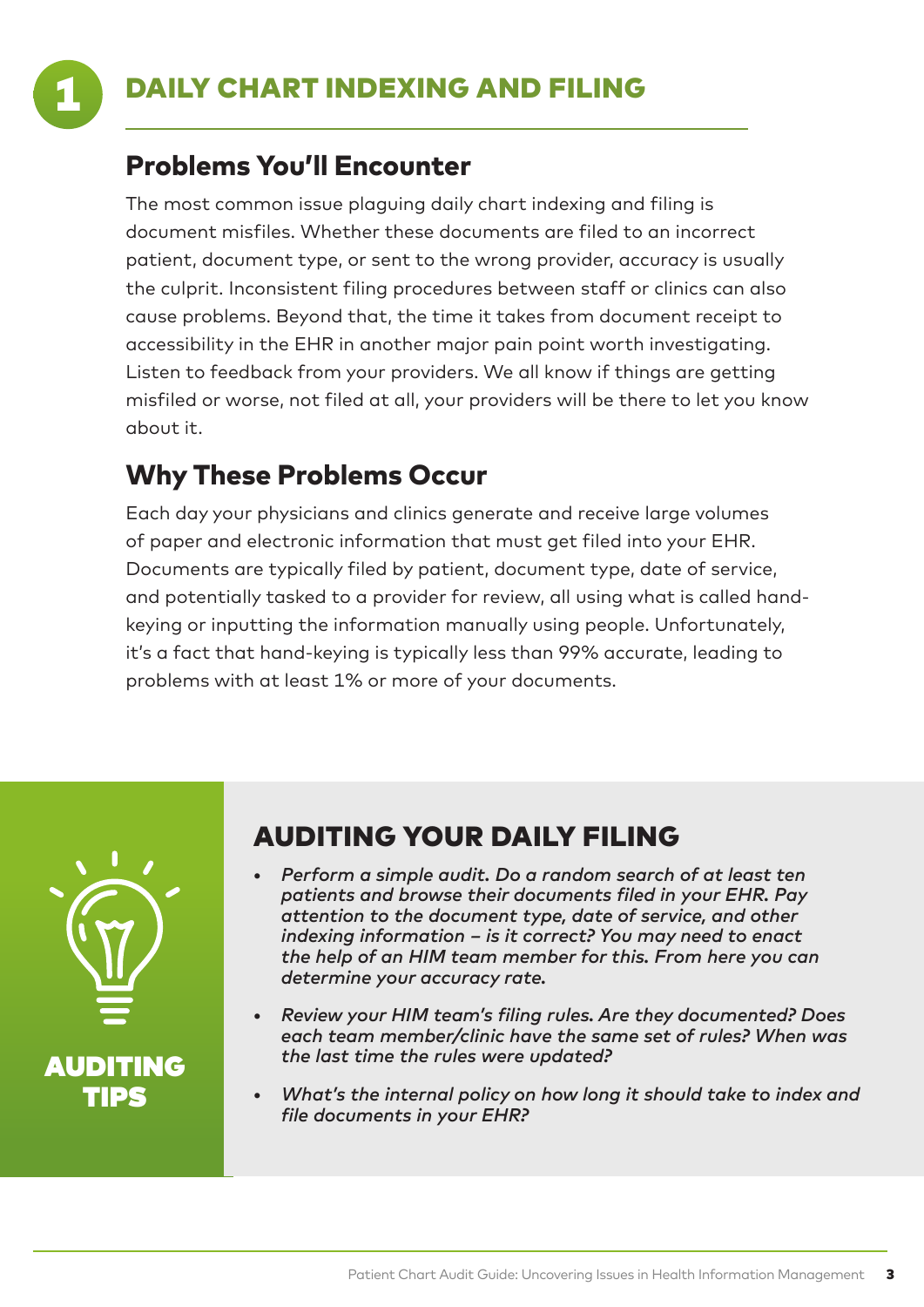

#### Problems You'll Encounter

Keeping up with the volume of open orders can be daunting, and the process of closing them is incredibly tedious. It's not uncommon for a large organization's open referral and lab orders to number into the hundreds of thousands. Not to mention, many organizations are required to track and report on their order management.

# Why These Problems Occur

When a physician sends a patient out for a lab test, specialist visit or procedure, someone on staff likely opens an order within your EHR. Until the lab test, consult or procedure is complete and documentation is received back and properly filed in EHR, the order remains open. Open orders cause reporting issues, so beware.



# AUDITING YOUR ORDERS

- *• Determine the size of your problem. You may have to ask for help from a database or EHR analyst, but a report can instantly tell you how many open referral and lab orders your organization has. You may want to sit down for this one.*
- *• Ask your HIM team for feedback. Chances are they're the ones performing this process each day, so who better to gather information from.*
- *• Determine hours needed to fix the problem. Ask someone to show you the process of closing an order from start to finish. Note the amount of time and clicks it takes to complete an order. Now multiply the time it takes to complete one order by the total number of open orders you obtained on your report in #1 – shocking, huh?*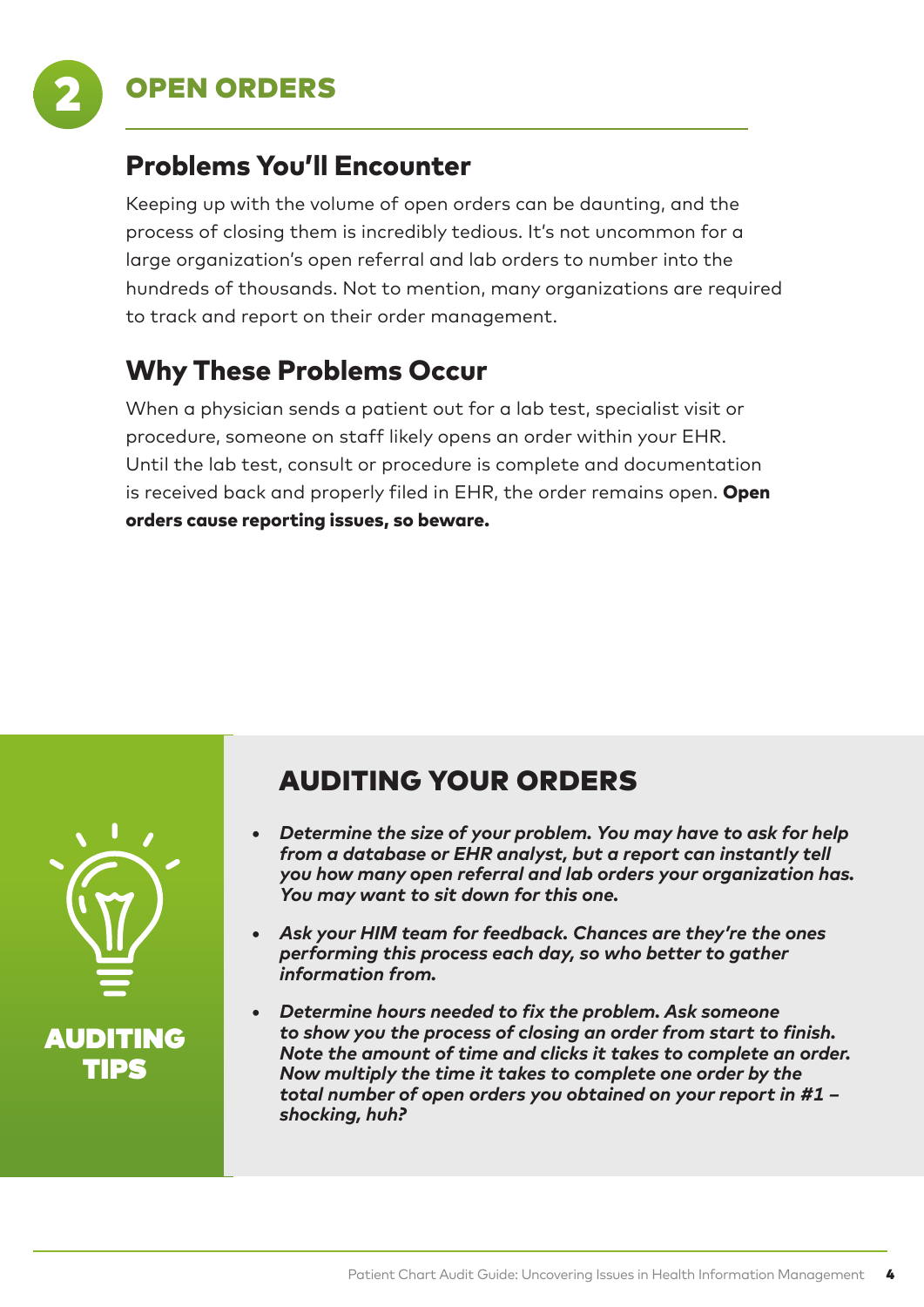

# DUPLICATE DOCUMENTS

#### Problems You'll Encounter

If duplicate documents are an issue, expect it to impact three places within your organization—your physicians, HIM, and IT. If you use any sort of tasking, your providers are likely seeing the duplicate documents show up in their queues over and over—how annoying. When a provider complains about a duplicate document, guess who probably hears about it? That's right, HIM. And they must take the time to investigate these issues one by one. For your IT team, database management is a key responsibility, and duplicate documents can grow the size of the database exponentially.

# Why These Problems Occur

Many times, outside organizations send you the same patient document multiple times. These are hard to catch and even harder to regulate.



# AUDITING YOUR DUPLICATE DOCUMENTS

- *• Gather feedback from your physicians. We all know they love to talk, so let them! Best question to ask – are they seeing duplicate documents sent to them for tasking? If the answer is yes, dig deeper into their process. Ask them how they handle duplicate document situations?*
- *• Talk to your HIM team. They will know if this is a problem or not. Is there a policy and procedure in place for handling duplicate documents? If so, ask what it is and have them show you how they handle a duplicate document situation. Like order management, it's probably a bit tedious.*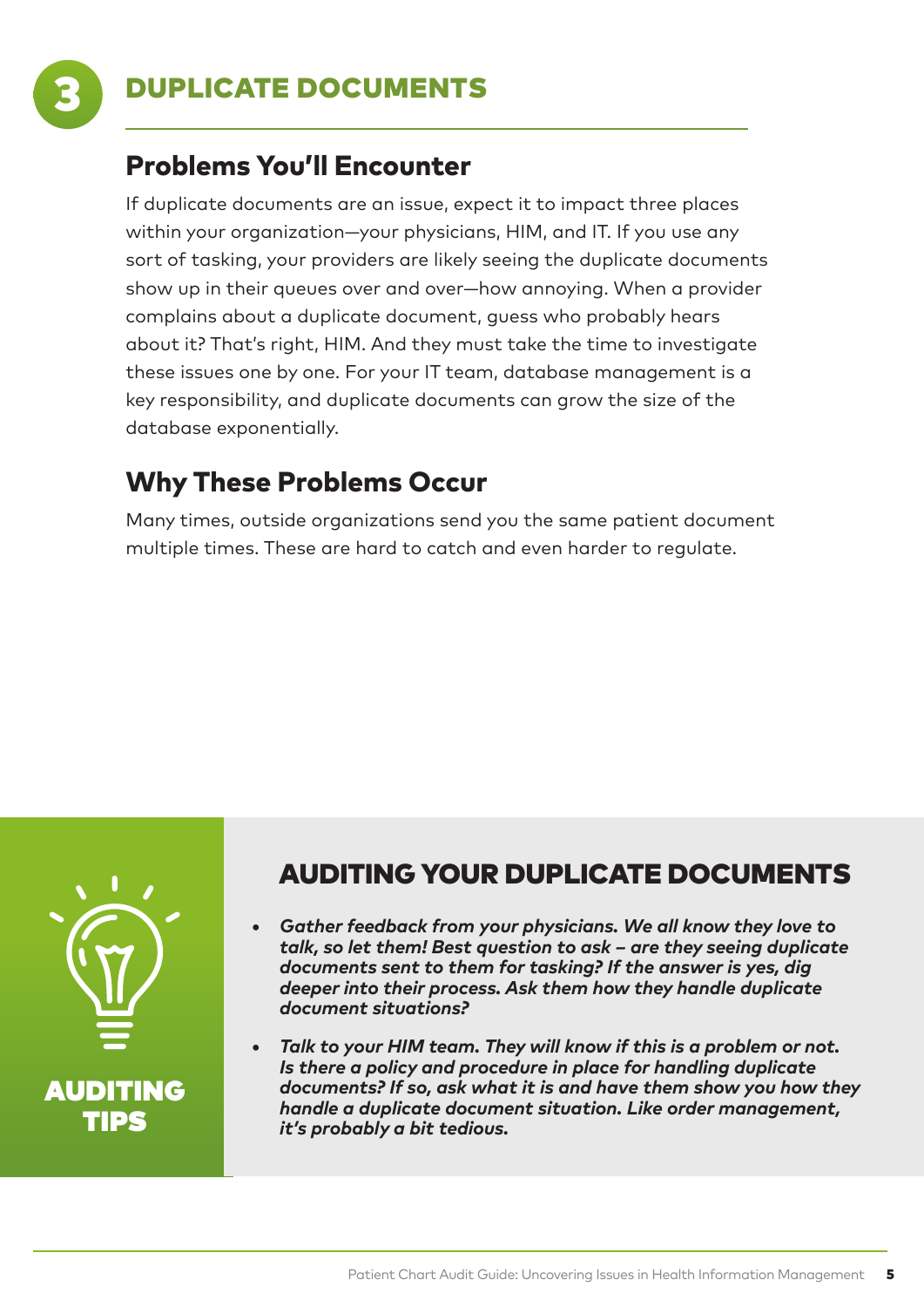

#### PAPER WORKFLOWS

#### Problems You'll Encounter

As you know from reading through the Daily Chart Indexing and Filing section, these workflows can be very resource intensive. This paper must be scanned, indexed, filed, and tasked either at the clinic level or by a centralized HIM team. Remember, the faster you get documents and clinical data filed into your patient record, the better chance the information is available when the provider needs it. The longer your indexing and filing takes, the less likely the information is available when needed.

# Why These Problems Occur

Despite the dream of a paperless office post-EHR implementation, the reality is that's just not reality. Most offices today are still utilizing paper forms each time a patient visits the office because it's the simplest method. These forms are often used for patient registration, internal clinical workflows, HIPAA acknowledgments, and more.



# AUDITING YOUR PAPER WORKFLOWS

- *• Observe the workflow. Spend some time at a clinic observing the paper workflows each time a patient visits. Are the same forms always used? How and when does the information get entered? Is the document simply scanned in, or is discrete information updated in the system? How quickly does this occur? Could this form be electronic?*
- *• Determine the size of your issue. Take the number of paper documents each patient fills out during their visit and multiply that by the number of visits each day. Now imagine if clinic staff or HIM at all your clinics no longer had to scan, index or enter discrete information from all of those forms?*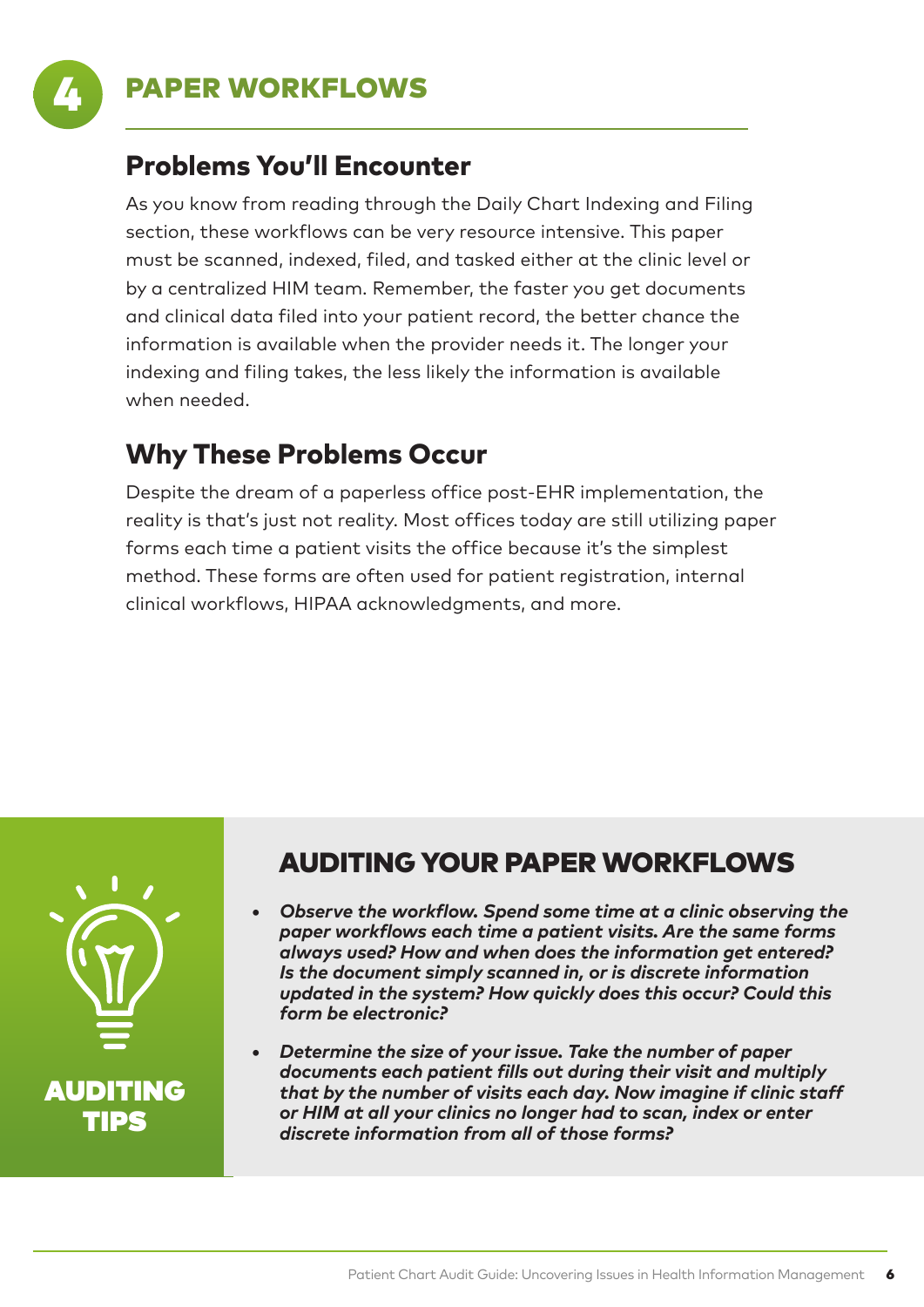

#### Problems You'll Encounter

Storing legacy information of any kind, paper or electronic, can be risky, costly, and completely unnecessary. Think about:

- **Rising Costs**—storing paper charts in-house can create significant space issues and storing off-site and constantly retrieving charts from storage can be very costly as well.
- Concerns over Accessibility and Security of Patient Information electronic information extracted from an old EHR system stored outside your current EHR, or scanned paper charts not stored properly poses security and accessibility concerns.
- Increased Liability-retention periods vary by state, but your organization may be hanging on to unnecessary information, further increasing liability.

# Why These Problems Occur

Legacy information is any patient chart information that's not in your EHR system. If your organization is growing through acquisition or simply has historical paper charts or legacy EHR data, then this problem is affecting you.



# AUDITING YOUR PAPER WORKFLOWS

- *• Determine if your organization is storing old paper charts. If so, where and at what cost? If you're storing charts, is it causing a disruption? Could the space be used for something more meaningful? Does your organization follow a retention/destruction policy? How are documents destroyed?*
- *• If your organization is acquiring practices, it's likely some were on different EHRs before the acquisition. Find out what happened with that information. EHR conversions are often plagued with issues. Did everything convert properly? Is anything still being stored electronically? How long does the organization have access to the legacy information for?*
- *• Review how the legacy information is being used. If your organization is storing legacy information in either paper or electronic form, is it ever accessed and how? Is the process simple or does it require many steps? Could it be better?*